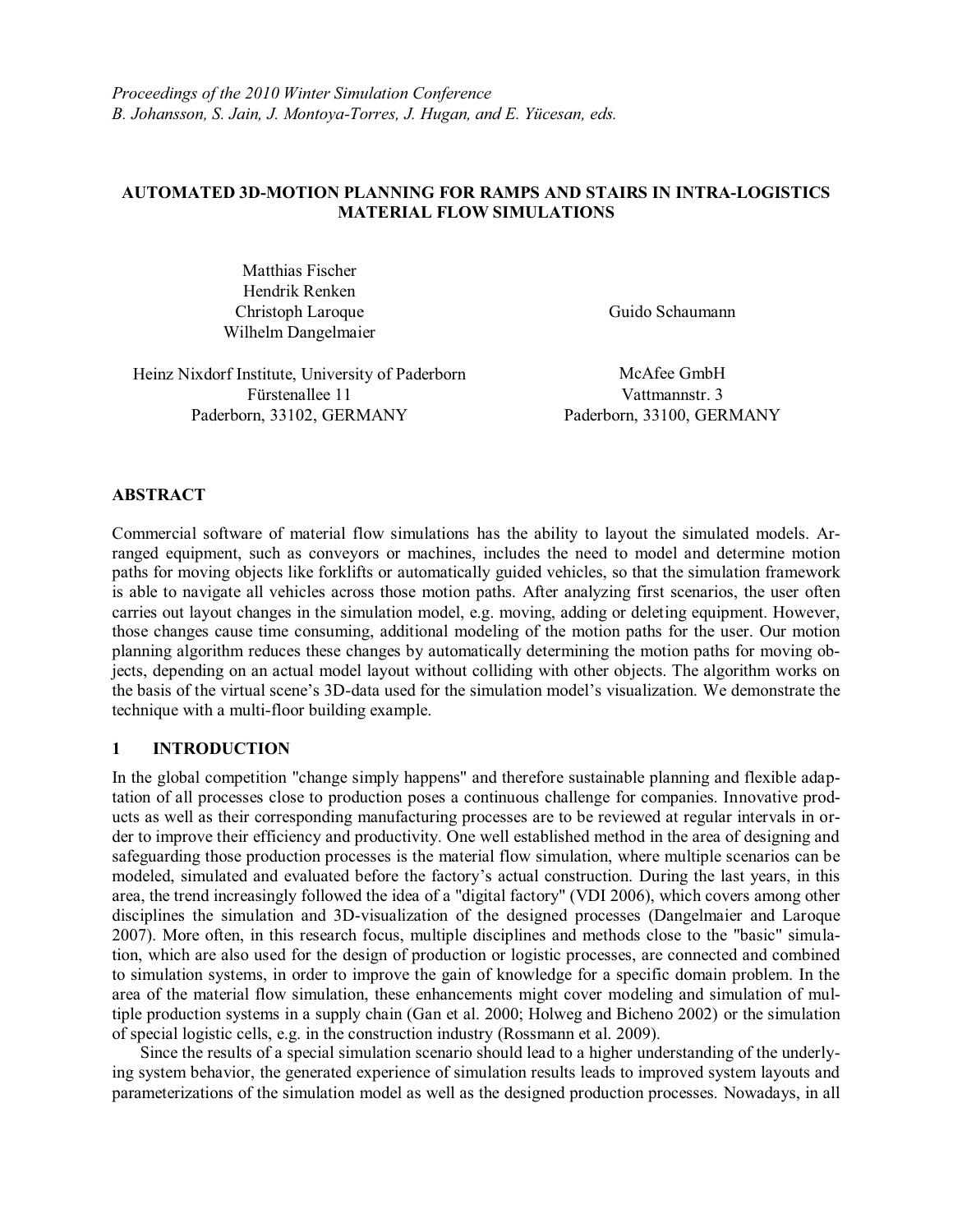#### *Fischer, Renken, Laroque, Schaumann and Dangelmaier*

commercial tools used for the material flow simulation, layout changes lead to a high workload of changes regarding the modeling and design of intra-logistic transport networks, e.g., used for the planning and dimensioning of forklift capacities and availabilities. Here, the automated generation of routing and motion paths for automated guided vehicles or forklifts reduces the modeling work by a simulation expert significantly, since an initial layout of possible paths is generated automatically via motion planning algorithms, based on the underlying layout data (Mahajan et al. 2005). Here again, for a specific problem, in this case the planning and safeguarding of intra-logistics, additional methods enrich the material flow simulation method, meaning the discrete event-based simulation, in order to improve the achieved simulation results in their level of detail, the gain of knowledge of the simulation expert, and the reduction of modeling effort.

Typically, today's design and production of new products doesn't lead to a "green field" design or a totally new layout of a new production plant, but existing processes have to be adapted and layouts within an existing facility are changed in order to be able to clear space for new production equipment or replace existing production lines. In some cases, this leads to complex plant structures, where goods are produced at different ground levels, connecting different halls or levels via ramps. In some cases production and storage are separated on different floor levels. Using existing solutions of such a motion planning algorithm (Mahajan et al. 2005), the simulation expert might be confronted with the weaknesses of the existing approaches, because the calculation of possible routes is based on a 2D-reduction of the factory layout and needs a high amount of calculation time. With such an approach a dynamic adoption of the plant layout, such as the forklift objects with or without transported goods or the modeling of pallet inventory in storage areas or loading platforms cannot be realized in real-time.

Here, the presented work enlarges the existing 2D approach to an automated 3D-motion planning algorithm, where these weaknesses can be solved. The automated calculation of motion paths over different floor levels is realized as well as the possibility of a dynamic enlargement of the underlying factory layout or the objects used for the intra-logistic transports. This allows this technique's use, not only during a specific scenario's simulation within a simulation experiment, but also within an interactive design process during modeling and parameterization. Forklift types can be changed as well as layout routes, regarding multiple floor levels or the integration of dynamic objects like trucks on "inbound" or "outbound" loading platforms.

Therefore, in a next step, the related work in this area within the material flow simulation as well as existing motion planning algorithm is covered in the next section. Afterwards, the main research goals of the presented solution are introduced as well as the basic method and algorithm, their application to an example factory and integration within a material flow simulation framework. The paper closes with an additional outlook on upcoming work.

### **2 RELATED WORK - MOTION PLANNING IN SIMULATION ENVIRONMENTS**

In the modeling of moving objects, different modeling approaches are imaginable. Assuming a material flow, where goods enter at a specific point *A* and are carried by a forklift to a specific point *B*, where they will be processed. The modeling of connections between point *A* and *B* can be accomplished differently. In common simulation tools like Siemens' PlantSimulation (2010), Delmia's Quest (2010), Incontrol's Enterprise Dynamics (2010) etc., the transport object is using the direct way of transfer between these two points. If the distance between these points changes, their carrying time varies as well. Nevertheless, the underlying factory layout is not respected, e.g. walls or machines. In most tools, the element's motion between two points has to be modeled by the modeler using "non-flexible" paths, in order to be able to take the factory layout in the forklift's paths into account. The more complex the intended model, the more alternative paths for moving elements have to be modeled. Moreover, this approach fails, if the underlying layout changes due to planning advantages. The simulation expert has to change each possible motion path of a moving object based on the new layout.

In order to reduce the simulation expert's workload for modeling each path in a complex model, layout-based motion planning algorithms may automatically find motion paths for moving elements (La-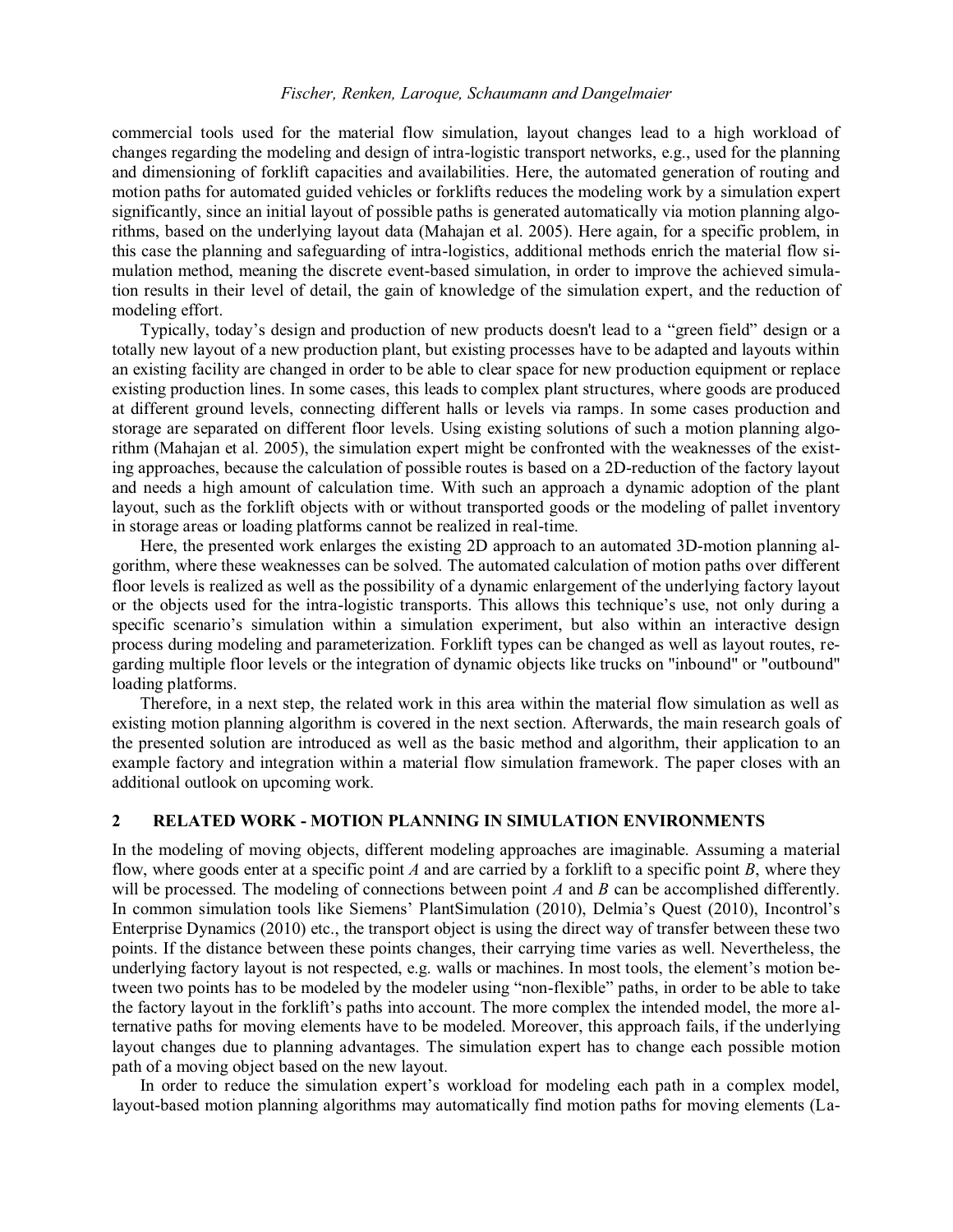#### *Fischer, Renken, Laroque, Schaumann and Dangelmaier*

Valle 2006). Moreover, they are able to adopt the identified paths, if the layout changes. Fischer et al. (2005) and Mahajan et al. (2005) proposed a combined motion planning algorithm within a material flow simulation. The system is able to disburden the modeler from modeling motion paths for the transport objects. Autonomous vehicles like forklifts, etc. can be used within the simulation system, only by defining the start and end position in the underlying factory layout. The paths themselves are computed automatically by the system. Constrained objects like packets moving over a conveyer belt can be animated by de fining an object's paths during the design of the building block "conveyor belt". The implemented system supports the motion of autonomous and constrained objects.

The motion planning algorithm consists of three steps as shown in Fischer et al. (2005). In the preprocessing and after changes in the layout of the scene, an object specific phase is performed to create a 2 dimensional outline from a 3-dimensional model. The second phase creates a scene specific graph representing possible paths for the moving objects. During runtime, this graph is used to search for a path from the current position of an object to its destination.

Recently Torchelsen et al. (2010) presented an approach for multi-agent path planning on arbitrary 3D surfaces. They use hierarchical computation of geodesic distances to define scalar fields whose gradient smoothly guides the objects across the surface. Their method can deal with meshes of arbitrary genus and curvature.

### **3 OVERVIEW**

Our research goal and contribution of this paper is a methodology to reduce these time consuming, manual changes. We present a motion planning algorithm, which automatically determines the motion paths for moving objects, depending on the actual model layout without colliding with other objects of the virtual factory. The novel and particular feature of our method is, that it works, not only for a factory with one ground level, but moreover also for production or logistics facilities with multiple levels.

The designed motion planning (MP) algorithm works in two steps: In the first step, we process the 3D scene data of the simulation model and compute a data structure used for the automatic computation of possible motion paths. Each time the user modifies the simulation model, the processing of the static scene data is recomputed and updated, since the 3D layout might have also changed. This preprocessing step – called *MP scene processing* – is executed between modeling and simulation (see Figure 1). The MP scene processing and computation of motion paths is described in Section 4.



Figure 1: Workflow of modeling, simulation and analysis.

In the second step, the system computes motion paths for moving objects. They are computed on the fly during the simulation run, whenever the simulation needs to move objects, e.g. vehicles or avatars. Then the system dynamically computes a path for the object. The algorithm for this path computation is described in Section 4.3, its integration in the simulator, in Section 5. We evaluate our motion planning algorithm in Section 6.

We demonstrate the application of our motion planning algorithm by using an example of a multifloor building. Our three-floor building is a facility, that produces some kind of goods (see **Figure 2**). Those goods are manufactured by robots, stored in a temporary storage, packed and bundled in a packing station. In the end, the finalized goods are delivered via trucks. We can show, that the algorithm handles 3D scenes of simulation models consisting of multiple floors, each connected with inclined ramps and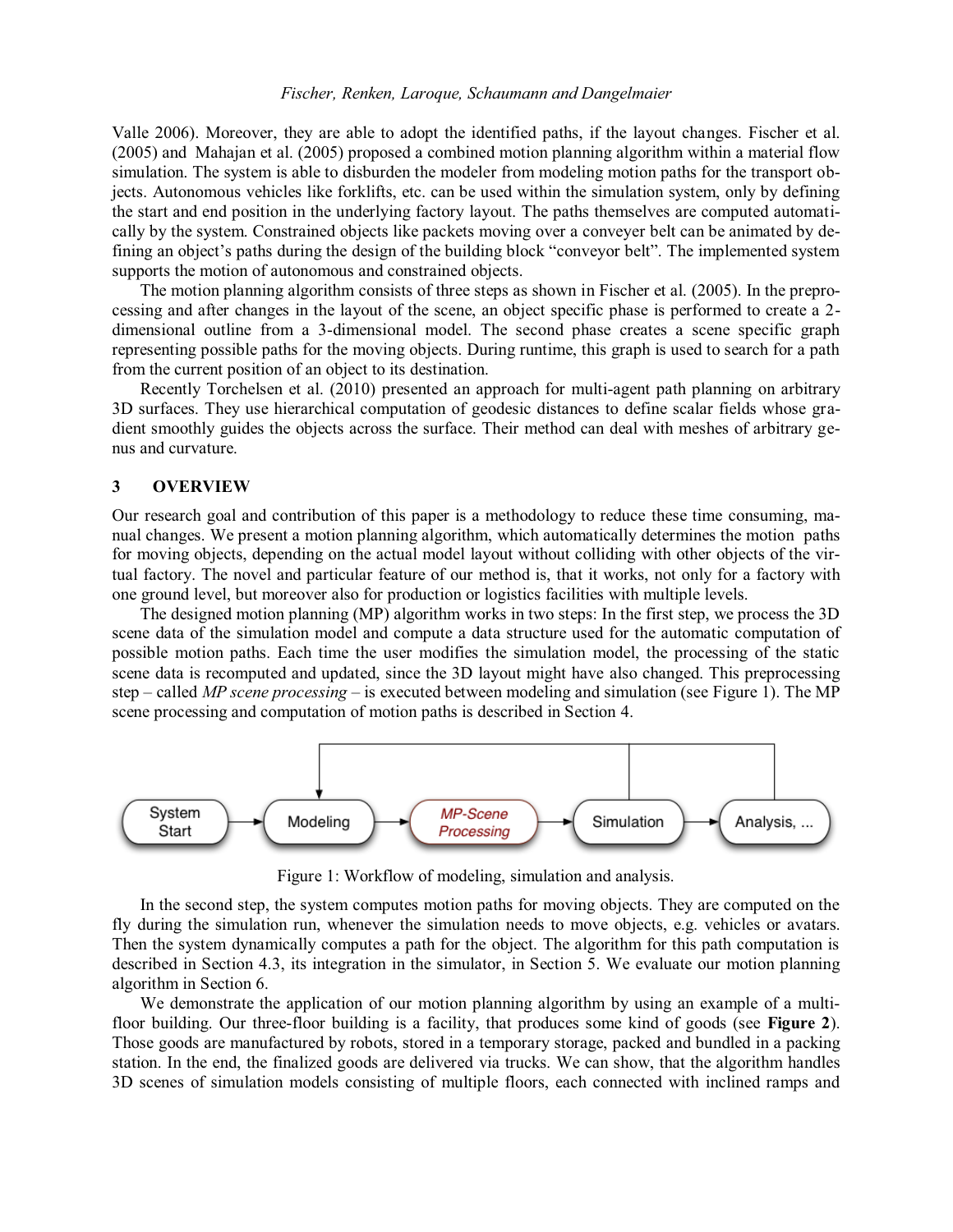## *Fischer, Renken, Laroque, Schaumann and Dangelmaier*

stairs. Our algorithm automatically finds paths for the movement of vehicles across ramps and for the movement of persons' avatars across stairs. We report on:

- the movement of vehicles with start and end position on different floors,
- $\bullet$ the collision prevention for overhanging objects,
- $\bullet$ the computation of different kinds of driving surfaces used for the motion planning of paths,
- $\bullet$ loading of trucks,
- $\bullet$ and the computation of surfaces for moving packets on conveyor belts.

For demonstration of our motion planning algorithm in action with the simulation model shown in **Figure 2**, a movie is available (Fischer et al. 2010).



Figure 2: The left image shows the three levels of our multi-story building. The middle image shows a detailed view of the stairs and the right image shows a detailed view of two inclined ramps.

# **4 AN AUTOMATED 3D MOTION PLANNING FOR INTRA-LOGISTICS ENVIRONMENTS**

In this section, details of the automatic MP scene processing algorithm are described. It starts with the automatic simplification of the complex layout data, since the exported CAD-data is typically too complex for further processing (see Figure 3). The idea is to convert the geometric objects from their continuous geometric representation into a set of voxels (Foley 1995), which at best approximates the continuous geometry (see Section 4.1). The second step is the computation of driving surfaces, which is a twodimensional surface area within the 3D space. It includes all positions reachable for a specific moving vehicle (details in Section 4.2). The result of the MP scene processing is a data structure called *framed 3D rectangles*. It is used for the automatic computation of a motion planning query. For a motion planning query, the simulation framework only has to specify the start and destination position of the vehicles. The motion planning algorithm automatically finds a way, so that the simulation can use this data to compute transportation times (see Section 4.3).



Figure 3: Structure of the MP scene processing

## **4.1 Simplification and Voxelization of the Scene Data**

Our motion planning algorithm works on the simulation model's basic 3D-visualization data. In large simulation models such as production facilities, the exported 3D-layout data of the CAD-system is highly complex, so that it is impossible to render all objects in real-time. Nevertheless, the motion planning algorithm takes this large amount of data as the basic input for its computation. The complexity of the data